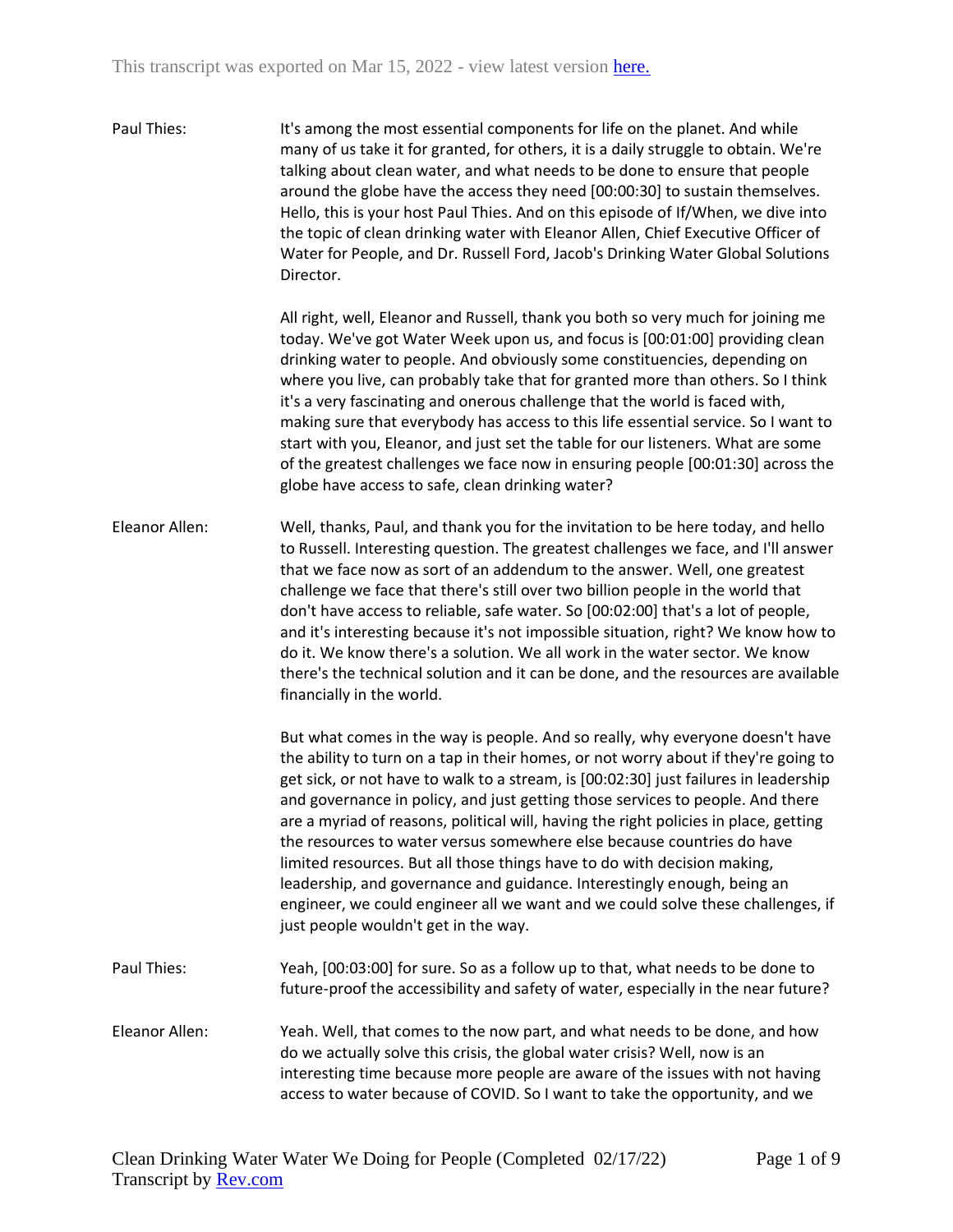are taking the opportunity to leverage that ability, [00:03:30] to get some news that, yeah, people can't wash their hands because they don't have water. Oh, and you know what, if they don't have water, their health is impacted. Kids don't go to school. Your ability to make a good living because you're all taking care of six people, are looking for water instead of working. So let's get people water, and have the basis of the foundation of sustainable development solved. And then we can future-proof this.

So things that we're working on at Water for People is building that [00:04:00] political will. So making sure politicians and leaders, Ministers of Finance for example, are understanding what it takes to get enough investment in their countries, whether through loans or grants or people paying their rates to get people water, and why that's important. So education advocacy, and influencing those national level policies towards the sustainable development goals is part of the future-proofing. But to do that, there must be a plan, right? There has to be a master plan and investment plan, and how are [00:04:30] you going to spend the money, and how we're going to make sure it goes to making sure the water isn't just infrastructure, but the sustainability is built in that we have the service providers and service authorities.

So that's a lot of what we're working on at Water for People, and what I personally work on is getting that knowledge and understanding to the people who can make those decisions and change the future of their countries, in this case, having those right policies in place. And, one country at a time, it depends a lot who the president is, and if water is part of their personal [00:05:00] national agenda, and then putting all the pieces in place to make it happen.

Paul Thies: Mm, interesting. So obviously the will needs to be there, but also, the technology needs to be there as well. So Russell, to bring you in on this, what are some of the innovative technologies that Jacobs is deploying to ensure drinking water is clean and accessible?

Dr. Russell For...: Thanks, Paul, and hello, Eleanor. I would say, it's funny about technology, what's old is new again, [00:05:30] and what's new is old again in terms of technology. We've been treating water pretty much the same way, pretty much since the 50s, 60s. We've figured out filtration, we've figured out disinfection, we've added new tools, the UV disinfection for things like Giardia and Cryptosporidium, we've done that. So that's from an innovative standpoint, that's not really innovation, but the technology changed, like membranes. We're going, instead of using polymeric membranes, we're doing [00:06:00] a lot of work with ceramic methods. They last longer, provide longer, better operational costs. They remove better, you can put more pre-treatment in front of them.

> But I think one of the more innovative things, and it goes to Eleanor's point regarding the people without water, is we're doing a lot of water reads, and we're integrating technologies that by themselves, didn't have to deal with reads, but we're looking at the biological side in terms of filtration and ozone.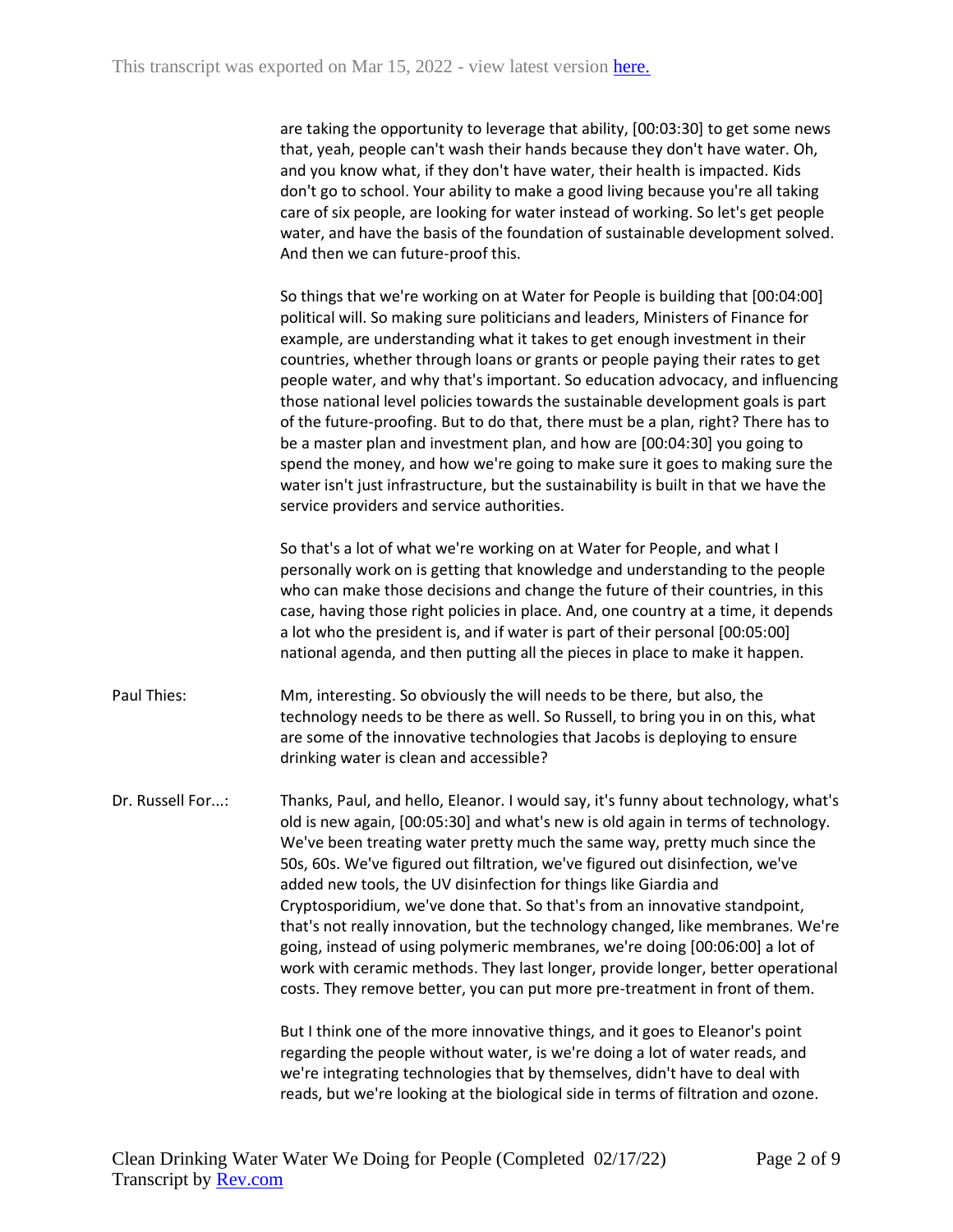We're looking at the phys-chem side [00:06:30] in terms of membrane removal. And we're looking at taking water that's been used once somewhere else and trying to bring it to people who need water.

And I think that's one of the areas where we truly are excelling in, looking at different solutions. There are solutions for the coast, where you can discharge your concentrate to the ocean, and solutions inland, where you can use a process to use waste water and then make it potable. And there's a big move afoot to make it [00:07:00] potable. In all parts of the world, we're starting to see people looking at how can we reuse the water, instead of just sending it to their hose back to the ocean, making more use of it. So I'd say that's really where we are in the innovation. To me, that's really where we focus on innovation.

- Paul Thies: That's interesting. And it kind of follows suit with a lot of the efforts that we see in sustainability and circular economy, and that whole idea of not just a one and done, but finding [00:07:30] ways to reuse the water. Right? Because it is a limited resource, especially clean water. Now I've heard the term digital water, which is, I think, really fascinating. So can you describe what that is?
- Dr. Russell For...: So digital water, it's an interesting way. The water industry takes lots of data, lots and lots of data, collect data on, used to be when back when I started, we collected on circular [00:08:00] charts. Now it's all in the computers and SCADA systems, and all this data just sits around and nobody really did much with it. But now we're starting to look at that data and figuring out ways to optimize the facilities, optimize energy consumption, give us a better product for less money, for our customers. The value of water, it's important, people still want water, and there's a cost to it. But we can reduce the cost, make it more sustainable. We're looking at that. So that's [00:08:30] part of the digital, is how do we table this information we have in this world, and with the new tools and technology available, and make the utilities more efficient, the ability to treat the water, and deliver the water to the customers.
- Paul Thies: Well, and I imagine that if we can make water even more financially cost beneficial for providers, then that feeds into that will, that political will, that Eleanor was talking about earlier. It makes it easier for finance ministers [00:09:00] to get behind it. I mean, that's kind of the reality that you're faced with. So Eleanor, let me ask you, let's talk about the environment and environmental impacts for a moment, because obviously everybody's very keyed in on the things that are going on in the environment and how it is impacting us, such as climate change, carbon emissions and whatnot. What kind of impact did they have on the globe's clean drinking [00:09:30] water supply?
- Eleanor Allen: Quite a bit of impact, actually. I mean, first I want to mention that most of the countries we work in, low and middle income countries, are often around the middle of the world, the Equator, so highly susceptible to extreme weather events. So we have flooding, we have droughts, we have melting glaciers, so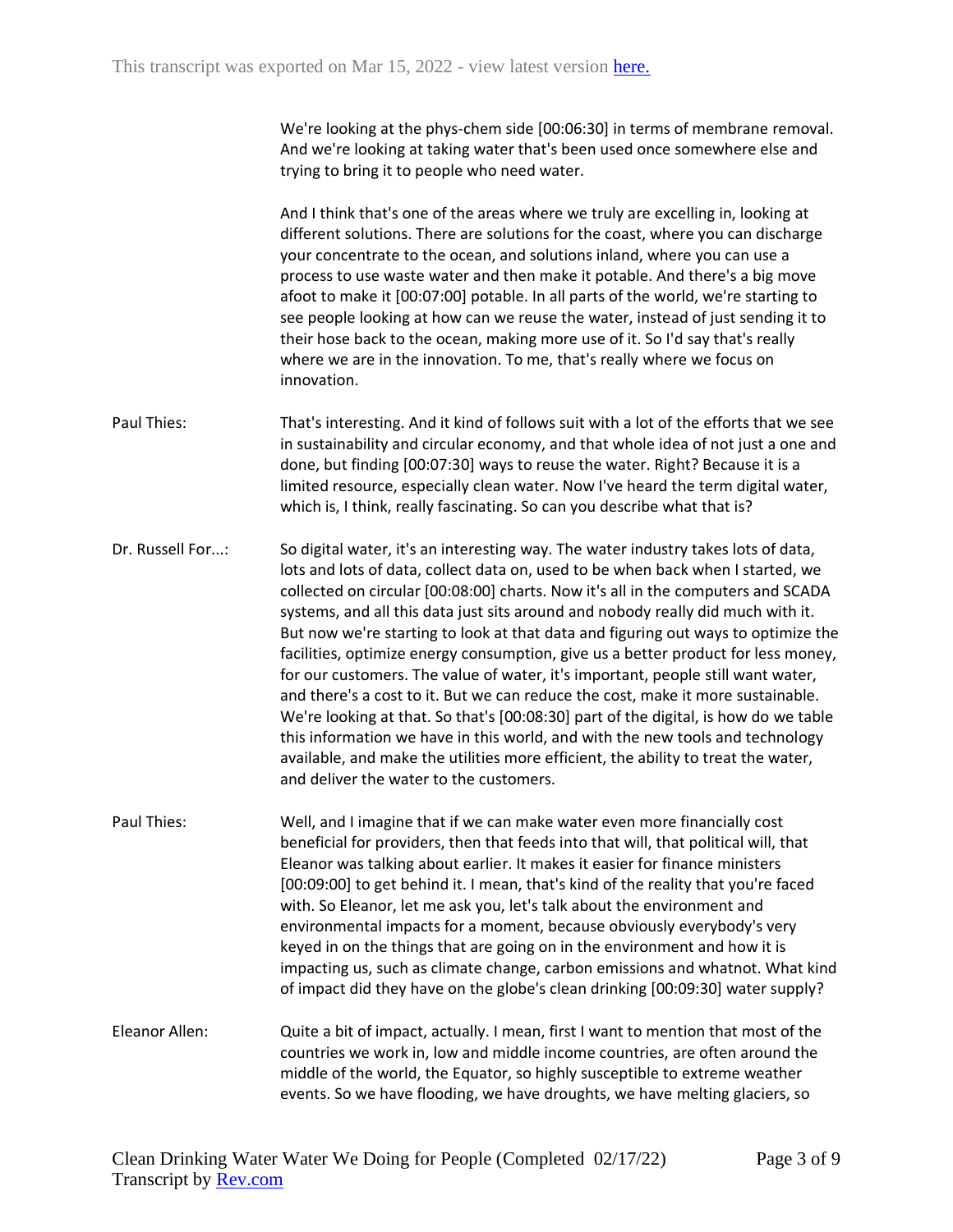pretty much in all our nine countries, we have some sort of climate response that we're dealing with and will continue to deal with. That means we need to find redundant water [00:10:00] sources. Water sources are drying up. Eventually I think it will mean population migration, although it's hard to imagine that the populations we work with will have the means to migrate, and where would they go? So that's a question for the future. It is building more resiliency into the water system, so we don't lose them to flood route hurricanes. We lost \$6 million worth of infrastructure for the two hurricanes that hit Honduras last November, one after or the other, and so those things are just devastating in the countries where we work.

[00:10:30] So looking on the positive side, what are we doing in our programs to adapt to this? Well, we are doing much better on building water resources management plans. We use whatever water resources are available. So whether it's ground water, surface water, whatever's there. So just building resiliency into when we do the master planning. So we do our best to provide sufficient water sources for future population growth, is one. Rain water catchment, conservation to the extent possible. We [00:11:00] don't have that much reuse, as Russell mentioned, because we are non sewered areas, so generally there isn't much gray water that gets recycled, but sometimes in household situations, we do have some reuse, or the gray water gets put into family gardens.

And lastly, on carbon, interesting, we talked a lot about that recently. There are definitely programs about measuring the carbon offsets, averting using firewood for boiling water, [00:11:30] for non-potable water. And when you put in a drinking water system that has safe water, you have that offset. So that's something that we're looking at. I mean, not everyone boils their water, right, because they don't have the firewood. They'll just drink poor quality water. But that is something that's coming more and more into our world where we work to avoid that, those carbon emissions.

And also just reuse of biosolids from fecal sludge management, whether it's through compost or using sludge briquettes instead [00:12:00] of charcoal is another way, small carbon mitigation in reducing deforestation. So there are lots of things we're looking at in that area. And then of course, reducing our own carbon footprint as a business, but we really want to look at more the holistic areas and where we work. And then if there are benefits to carbon credits, that would go directly to the districts where we work as an income in perpetuity over time. It would go to Water for People, but it would be that carbon offset would be to that community, [00:12:30] which would be really interesting as we look at the ability to sustain enough income through rates, to continue to upgrade and manage their systems. So different facets of climate coming into our world.

Dr. Russell For...: Hmm.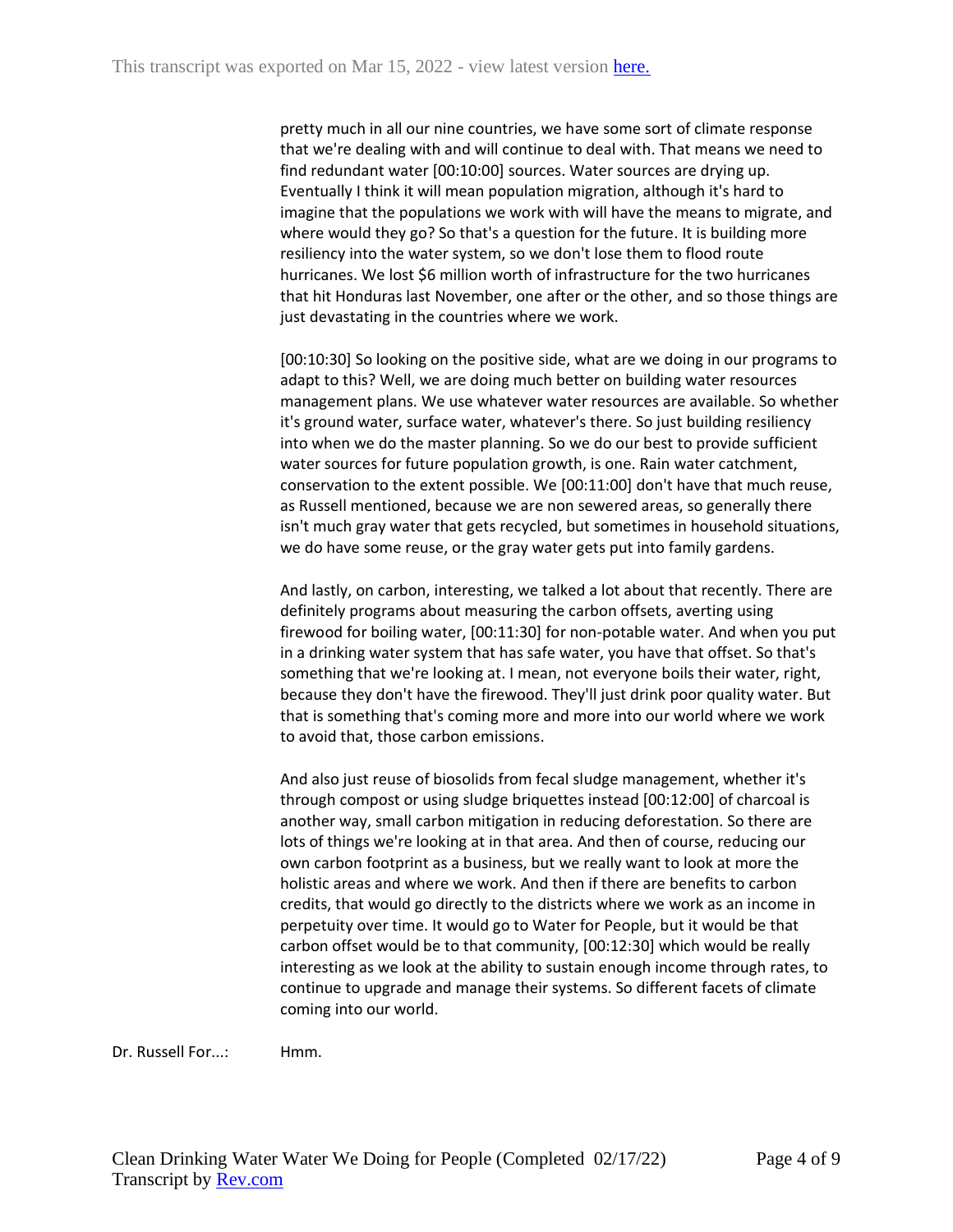- Paul Thies: Now Eleanor had mentioned, you mentioned migratory patterns, and I'd seen, in some bodies like the UN and others that study population growth, they're predicting that really the globe's population is [00:13:00] going to be moving more and more en masse to large cities, super cities, I think is what they call them. And so, we've got the population is obviously pretty big, and people will be moving more and more to cities and conglomerating there. And so, I assume that gives rise to some interesting challenges in terms of contaminants and offsetting those things. And so [00:13:30] Russell, what are some advances in contaminant detection that are being deployed in support of clean water?
- Dr. Russell For...: So yeah, there's a few things, but I wanted to just answer and talk a little bit about what you mentioned about the big cities. I would say that prior to the year of 2020 and COVID, that was definitely the case. And what a lot of water utilities are seeing right now is a move away from the cities. But people realize they were trapped for a year [00:14:00] in their home or their apartments without a lot of access to people, and they're moving away. So the water utilities in a lot of the world, they are looking at trying to adjust their water supply and demand to get people to where the water is. And so that does impact the contaminants that we're seeing, and how we treat for the contaminants. I mean, I think the best advances, we have a contaminant detection for some of the stuff, we're using a lot of spectral analysis, [00:14:30] looking at devices that can measure without reagents, so computer based devices.

Traditionally, we would have to measure stuff. You'd have a reacting reagent, discharge the reagent down the sewer or down the street. Now we have devices that can do that without that. We're making use of surrogate parameters, with these spectral devices to try to mimic what's happening, to predict what contaminant is in the water. So things like algal toxins, where [00:15:00] it's something that forms in the water when harmful algal blooms happen. We are looking at using this technology to predict when those blooms might happen, so we can then get ahead of the treatment and have the treatment plan be prepared for that bloom before it happens. So you don't have situation where you have to shut down the entire water system, because you weren't prepared for the bloom, or the changing water quality with climate. The way the climate's changing, predictive, the source water monitoring is really coming into play for us to look at [00:15:30] how that impacts treatment and ultimately finished water quality.

- Paul Thies: Now you had mentioned water utilities, and I'm assuming that Jacob's partnership with the water utilities is really important in these efforts. Can you talk a little bit about how Jacobs is partnering with water utilities to provide safe and clean water and sanitation?
- Dr. Russell For...: Yeah, yeah, definitely. We pride ourselves on being a solution provider, working with utilities to provide the solution to what their need is. [00:16:00] So it's not like we're looking to put a technology in. It's, what do you need? So right now,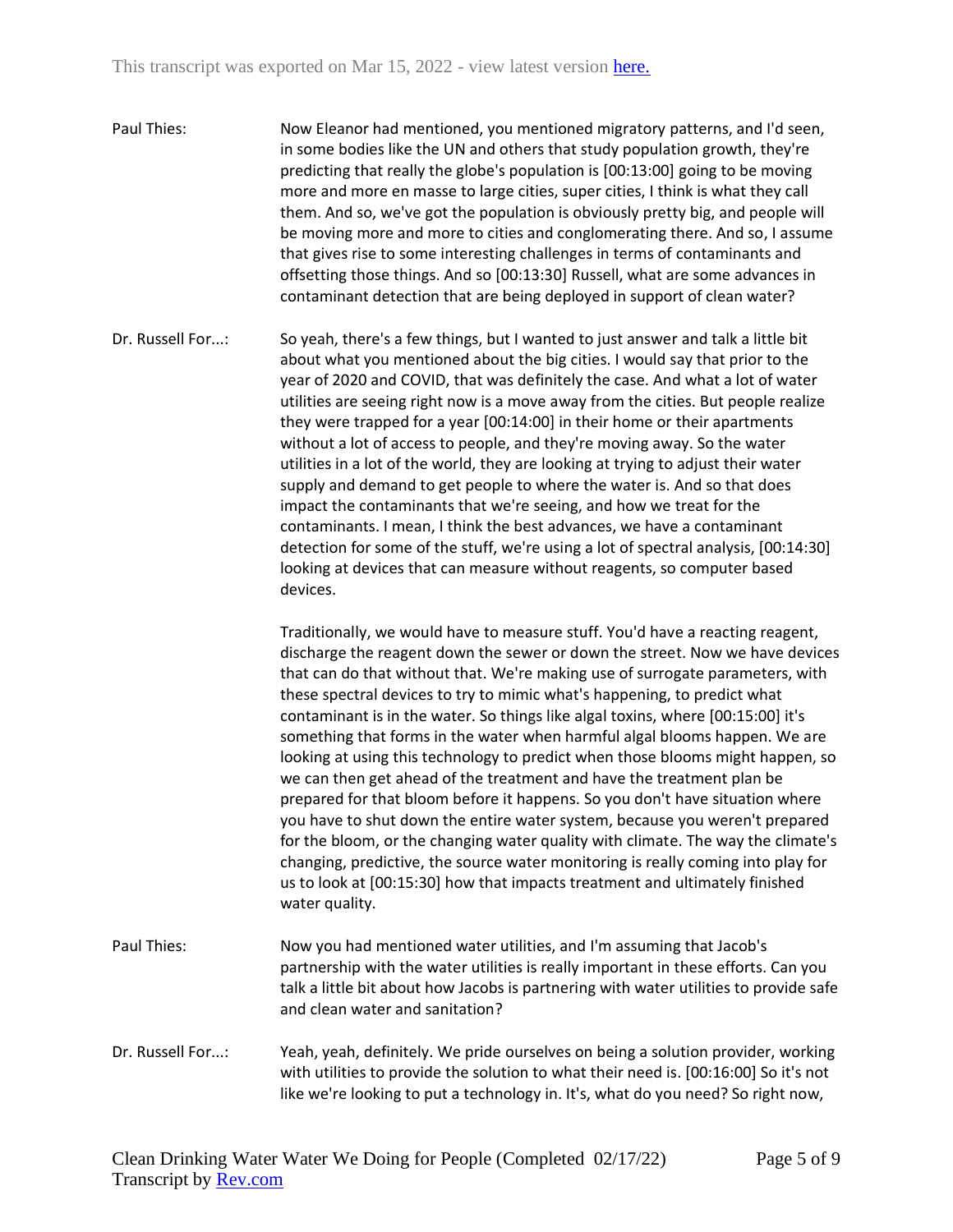depending where you are in the world, there's different regulatory drivers. There's aging infrastructure issues. We're really trying to work with utilities to bring the whole thing together, the whole one water solution. Trying to look at everything, not just the treatment plant, not just the waste water, but the source water distribution, and trying to get them to build that integrated approach to how they solve their water needs. [00:16:30] I think Eleanor mentioned it earlier about people, policy, that's one of the challenges we have even within water utilities in the world, is getting everybody to play nice in this sandbox, with the neighboring water utility, so that they can see the same solution might be better on a larger scale and a smaller scale.

So that's what we do. We provide solutions, we try to provide low cost sustainable solutions that are lifecycle based. So we might look at convincing somebody to put in a little higher [00:17:00] capital cost project that's going to be more sustainable for 30, 40 years versus 20 years. But you need to have the right mindset to understand that you may pay more now, but long-term, your people who are going to use this facility, they're going to benefit in terms of your constituents, and people who get the water will not pay that much more for it.

So that's how we try to work with the utilities. We can bring a lot solutions to the table. We try to get everybody to understand, [00:17:30] we do a lot of costbenefit analysis, and I think now we're adding a lot of cost benefit with a lot of socioeconomic issues and equity issues to that too, and societal issues. It's like, sometimes, one water utility I worked within years ago, we worked about, how do you... The water has to be the same, no matter where you live in the service area. So you have to bring the same solution, and there's equity, and now it's a [00:18:00] bigger deal in terms of people really, really understanding the significance of this equity. So we're working with them to provide good equitable solutions to all of their constituents, not just the ones who can pay more money, but the ones who all need safe drinking water to sustain life.

- Paul Thies: Eleanor, Russell touched on this, that need for collaboration and getting the players to all get along and be able to see the vision of responding to the greater [00:18:30] good, and aligning their efforts such. Then you mix in this COVID-19 pandemic thing that people are talking about. So what are some of the success stories of collaboration across various water industry players that you're seeing in responding to the pressures caused by COVID-19?
- Eleanor Allen: Well, that's a great question, Paul. A year ago, after we found our way from swimming underwater to figuring out, "Okay, now what do we actually do now that the world's turned upside [00:19:00] down?" Now I would call it a silver lining. I didn't really realize it was happening at the time, but in our COVID response, we've grown a lot closer to the global health sector. And how this manifested itself was, we got a lot of requests from our district governments for help with immediate response. So we developed a program about readiness response and then resiliency. So how can we just help get out PPE, spread the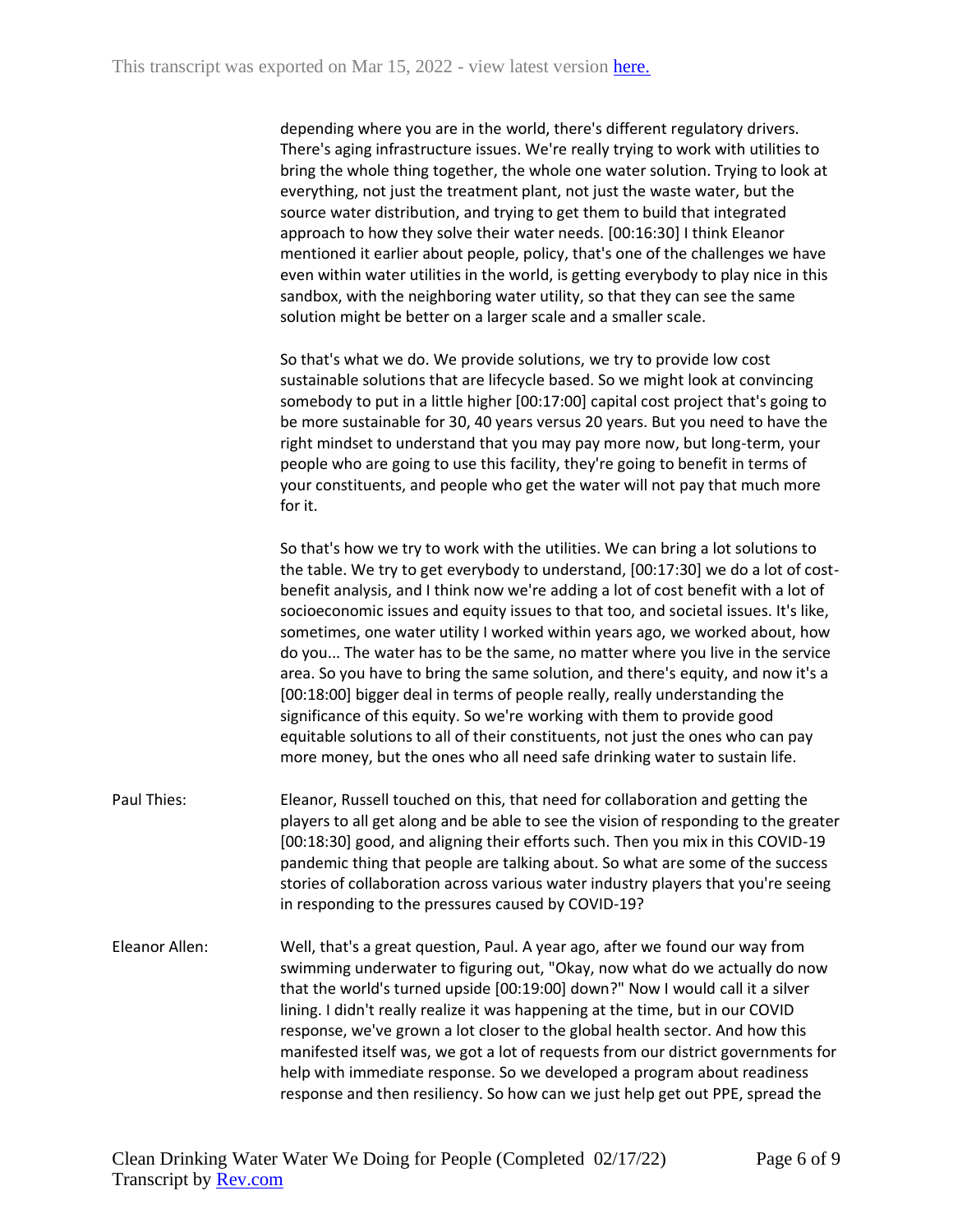word on [00:19:30] using soap and sanitizer, get masks distributed, so really basic stuff. We had, through our district service wash offices, with basically the rural utilities, we had a network that really connected everyone to the last mile.

So that became this network of communication that hadn't been used like an emergency response before, super effective. And then we realize that this isn't just a one time thing, right? This is about learning [00:20:00] from COVID to get ready for the next epidemic pandemic, because there will be one. So the first responders are the people who are at the water points, like either the community service points or the wash offices, and then really learning what worked and what didn't work when people couldn't, if they were sick, they didn't have the revenue to pay their rates. So how did communities deal with that? And each community's a different story about deferring rates or having different ways to keep the system running. So they still needed revenue coming in, [00:20:30] but they were also able to adapt to their communities.

And then on the bigger picture, we've traditionally worked at the national levels with Ministry of Infrastructure, Ministry of Water, Ministry of Environment, Ministry of Finance, but now, and then health was always about getting service to health clinics, but not working with the ministry. It was just about clinics and schools, and same for Ministry of Education. But now, moving forward, it'll be a lot more about not just hygiene, but health and hygiene, and how do we have a much more encompassing approach to global health? And this [00:21:00] has led into our tenure vision Destination 2030, which Jacobs has been part of as one of our supporters, looking towards the end of the SUG phase. What does this look like for the world?

And on the health side, it's really about measuring our success through better water and sanitation service delivery, not just about access and sustainable access, but about the more nebulous metrics, like improvements in health, and improvements in ability to stay in school. And those are where we [00:21:30] don't directly measure that, because we're not directly responsible, it's more contribution. But we're trying to figure out how we can show how communities improve, because we know they do. It's just about, how do we show that that economic and health impact of improved water services can improve entire communities? So that's a shift we're making as well.

- Paul Thies: OK. And then in terms of shift, how is the water industry leveraging things such as circular economic thinking to increase water reuse and sustainability?
- Eleanor Allen: [00:22:00] Well, again, for us, it's more on the fecal sludge reuse, because we do a lot with the non-sewered systems. And that is a huge opportunity, by the way, because most of the world doesn't have sewers, but those of us, including myself, who grew up doing sewer systems, it's pretty nice to have a sewer, but most of the world don't and probably won't ever. So really thinking about how do we get services to non-sewered areas, a lot more complicated.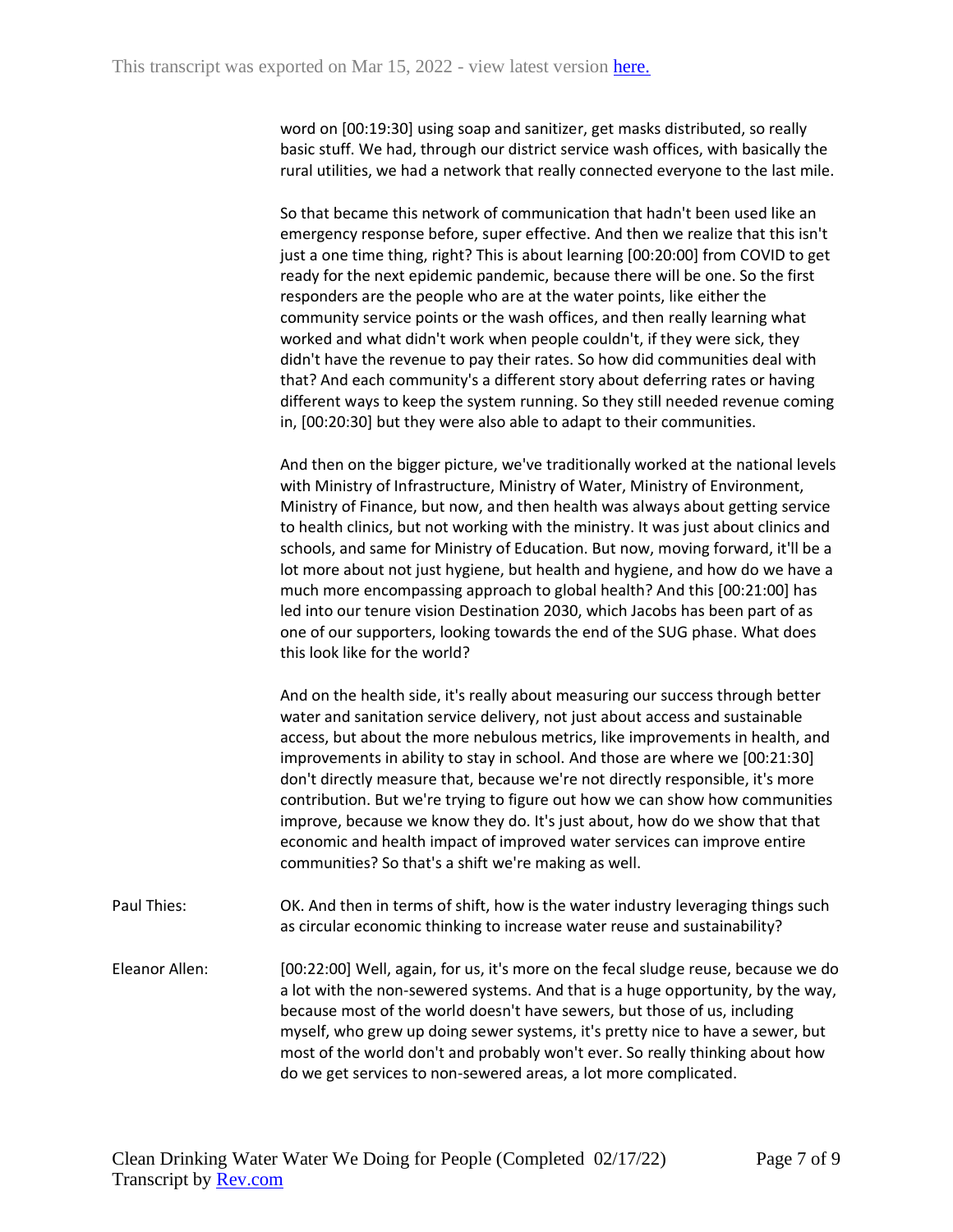And then in water reuse, I would say along with that, since we don't [00:22:30] do a lot of water reuses about water conservation, which we do a lot of, especially India has a whole program right now on getting the national government, pushing getting household connections for water, but they don't have enough water. So it's also about raising awareness on conserving water and reusing water and becoming water aware, which is what we'd like the whole world to do, because I grew up in Michigan taking water for granted because I lived down the street from a lake and from the water treatment plant. That's a nice little bubble, [00:23:00] but it's not most of the world. So water awareness conservation, then reusing gray water in our case, and then also reusing biosolids, and then really leveraging that across the countries where we work, not just the rural areas, but we do a lot of work now in the periurban slums, which don't have great services. Those will continue to grow in the circular economy thinking as well.

Paul Thies: And then Russell, finally, where do you see the drinking water sector headed in the next decade?

Dr. Russell For...: [00:23:30] I'll jump back on the circular economy thing in terms of, is it more sustainable? So we're looking at a lot of alternative energy, renewable energy sources to help power the water utilities, because water utilities use a lot of power. Unless you're fortunate enough to have a lake on a hill where you can flow that gravity to everybody else, you're usually pumping a lot of water around. We have to add chemicals to remove the contaminants from the water, [00:24:00] and we formed this residual process that we had to dispose of. So looking at renewables that can help power these facilities that really go a long way to do that.

> I think the other part in the future, as I mentioned earlier, the digitally, talked about the digital market, is the ability to utilize data, to be more predictive, more machine learning, more artificial intelligence, more optimization. There's a shortage, not so much a shortage, [00:24:30] but there's a deficit of people going into the water treatment in terms of trained operations personnel on all sides of the water industry, and that institutional knowledge, that's going away as people retire. So we're doing a lot of machine learning, looking at the data, using these spectral analysis to optimize coagulation and show utility. They can use 10 or 20 percent less, or make a predictive change because the water quality changed. And although you did it this way for 20 years, maybe if you do it this way, you'd [00:25:00] still get the same result, and actually spend less energy or money doing it.

> So I see a real strong focus going down more sustainable, more machine, more digital path, more artificial intelligence. We're doing a lot of predictive modeling inside facilities in terms of just doing predictions, which is critical, and I think that's where the industry's going. And obviously we still need address the regs, and I think Eleanor said it best. We still need to help address the world water [00:25:30] problem, which is a shortage of water. People who live in countries